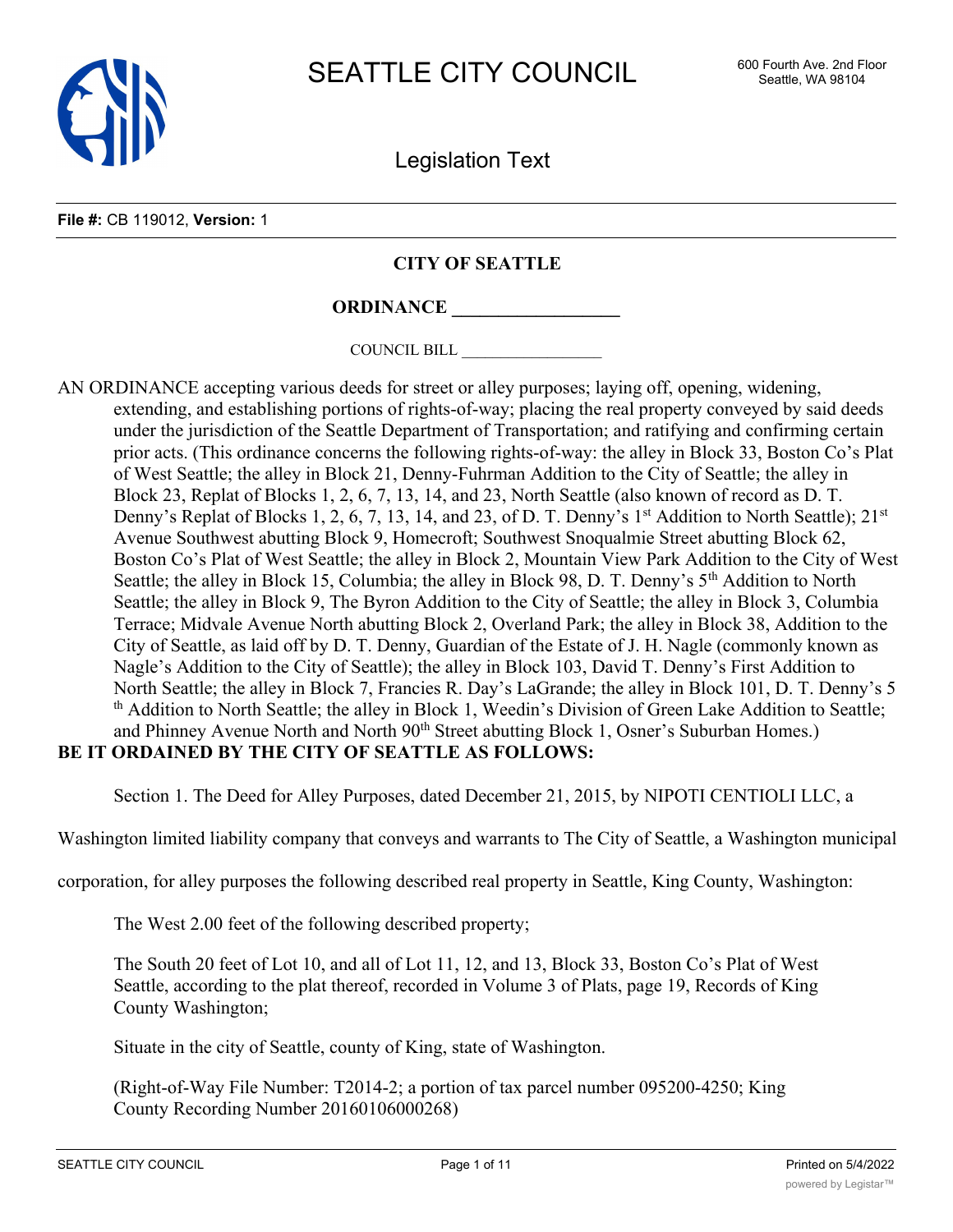is hereby accepted, laid off, opened, widened, extended, and established upon the land described in this section.

Section 2. The Deed for Alley Purposes, dated December 2, 2015, by FRANKLIN EASTLAKE, LLC, a

Washington limited liability company, that conveys and warrants to The City of Seattle, a Washington

municipal corporation, for alley purposes the following described real property in Seattle, King County,

Washington:

The Northwesterly 0.50 feet of the following described property:

Lots 22 and 23, Block 21, Denny-Fuhrman Addition to the City of Seattle according to the plat thereof, recorded in Volume 7 of Plats, page 34, Records of King County, Washington;

Also known as Parcel A, City of Seattle Lot Boundary Adjustment No. 3017861, under King County Recording No. 20150113900003, having been superceded by Lot Boundary Adjustment No. 3017861, under King County Recording No. 20150512900001.

Situate in the city of Seattle, county of King, state of Washington.

(Right-of-Way File Number: T2014-25; a portion of tax parcel numbers 195970-1470 and 195970-1475; King County Recording Number 20151214000172)

is hereby accepted, laid off, opened, widened, extended, and established upon the land described in this section.

Section 3. The Deed for Alley Purposes, dated May 8, 2015, by the TVC QUEEN ANNE CO. II,

L.L.C., a Michigan limited liability company, that conveys and warrants to The City of Seattle, a Washington

municipal corporation, for alley purposes the following described real property in Seattle, King County,

Washington:

The West 2.00 feet of the following described property:

Lot 1 and the North 40.00 feet of Lot 3, all in Block 23, Replat of Blocks 1, 2, 6, 7, 13, 14, and 23, North Seattle (also shown of record as D. T. Denny's Replat of Blocks 1, 2, 6, 7, 13, 14, and 23, of D. T. Denny's  $1<sup>st</sup>$  Addition to North Seattle), according to the plat thereof recorded in Volume 3 of Plats, page 81, in King County, Washington.

Situate in the city of Seattle, county of King, state of Washington.

(Right-of-Way File Number: T2014-34; a portion of tax parcel numbers 199020-0443 and 199020-0455; King County Recording Number 20150514000694)

is hereby accepted, laid off, opened, widened, extended, and established upon the land described in this section.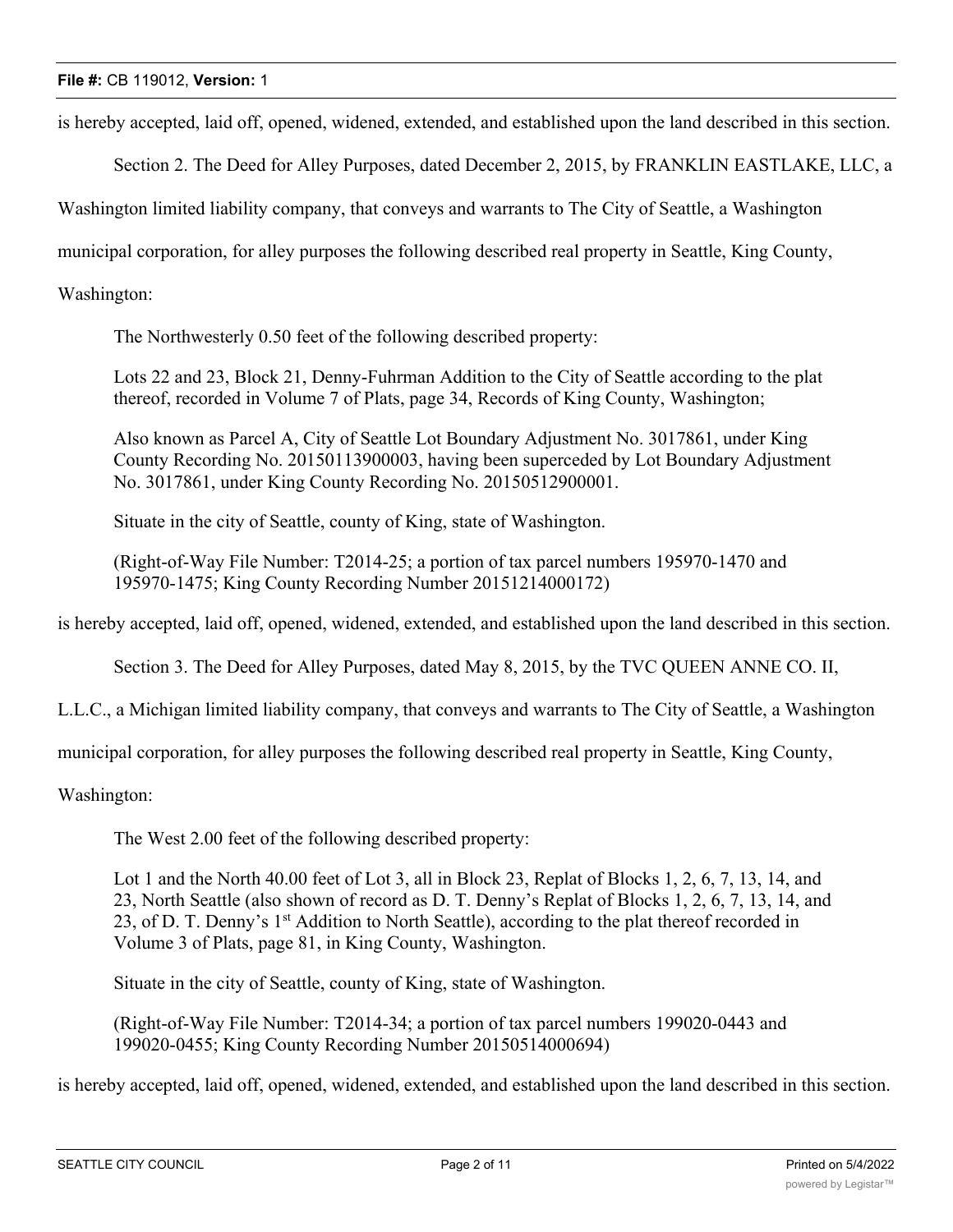Section 4. The Deed for Street Purposes, dated September 4, 2015, by GREENBELT 23<sup>rd</sup>, LLC, a

Washington limited liability company, that conveys and warrants to The City of Seattle, a Washington

municipal corporation, for street purposes the following described real property in Seattle:

The East 8.00 feet of the following described property:

That portion of Lot 2, Block 9, Homecroft, according to the plat thereof recorded in Volume 24 of Plats, page 42, Records of King County, Washington,

Beginning at the Southeast corner of said Lot 2, on the West margin of  $21<sup>st</sup>$  Avenue Southwest;

Thence North 00° 51' 13" West, along said margin, 210 feet to the North line of said Lot 2;

Thence North 89° 31' 13" West, along said North line 72.02 feet;

Thence South 00° 51' 13" East, 209.96 feet;

Thence South 89° 29' 09" East, 72.02 feet to said West margin and the Point of Beginning.

Situate in the city of Seattle, county of King, state of Washington.

(Right-of-Way File Number: T2015-30; a portion of tax parcel number 343850-0270; King County Recording Number 20150924000719)

is hereby accepted, laid off, opened, widened, extended, and established upon the land described in this section.

Section 5. The Deed for Street Purposes, dated November 23, 2015, by THE YOUNG MEN'S

CHRISTIAN ASSOCIATION OF GREATER SEATTLE, a Washington non-profit corporation, that conveys

and warrants to The City of Seattle, a Washington municipal corporation, for street purposes the following

described real property in Seattle, King County, Washington:

The South 1.00 foot of the following described property:

Lot 10, Block 61 and Lot 10, Block 62, the Boston Co's Plat of West Seattle, according to the plat recorded in Volume 3 of Plats at page 19, in King County, Washington.

Together with the South 1.00 foot of the vacated alley adjoining as vacated under City of Seattle Ordinance Number 110029.

Situate in the city of Seattle, county of King, state of Washington.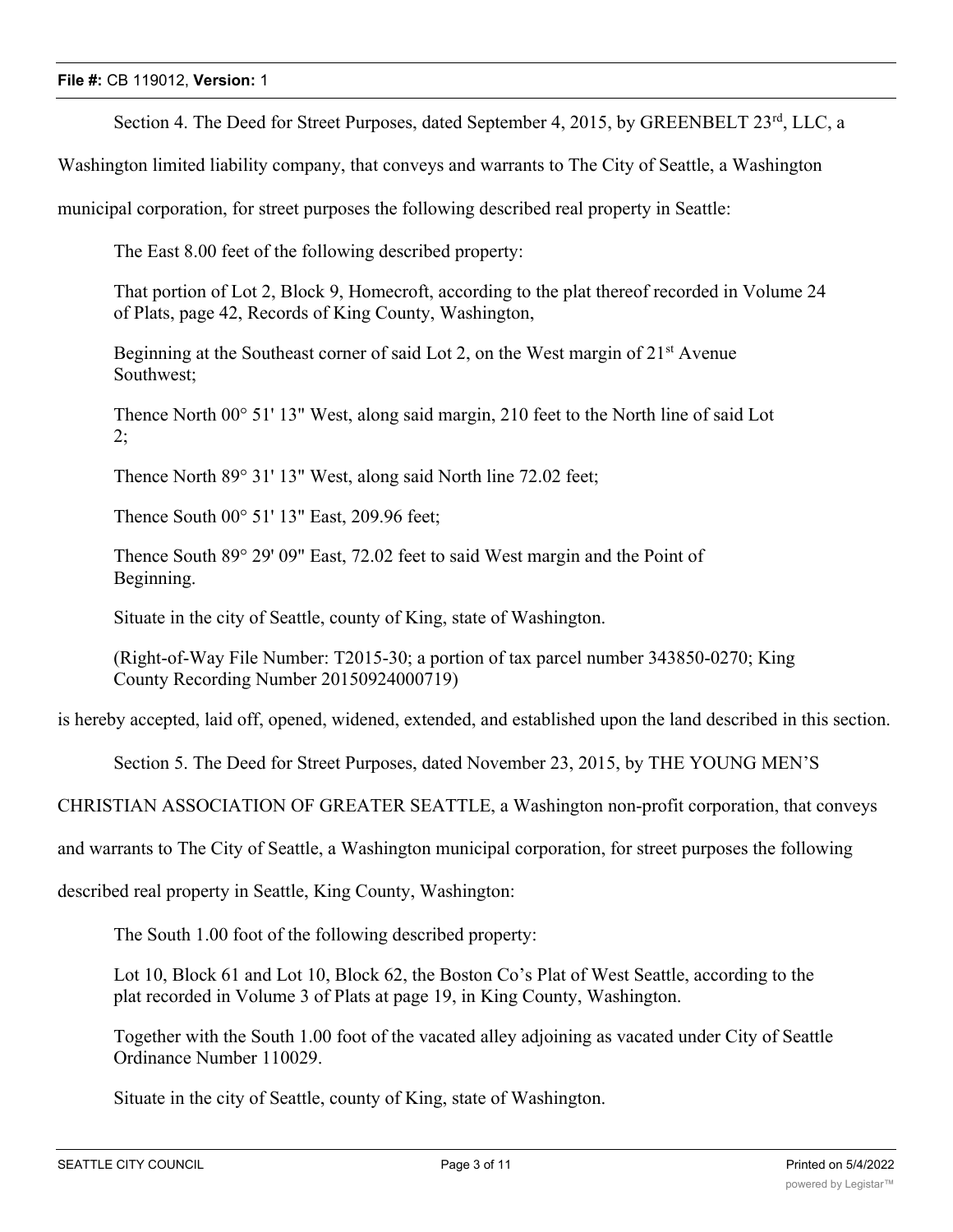(Right-of-Way File Number: T2015-37; a portion of tax parcel numbers 095200-7845 and 095200-8040; King County Recording Number 20151204000830)

is hereby accepted, laid off, opened, widened, extended, and established upon the land described in this section.

Section 6. The Deed for Alley Purposes, dated November 11, 2015, by ADMIRAL WEST

DEVELOPMENT LLC, a Washington limited liability company, that conveys and warrants to The City of

Seattle, a Washington municipal corporation, for alley purposes the following described real property in Seattle,

King County, Washington:

The West 0.50 feet of the following described property:

Lots 37 and 38, Block 2, Mountain View Park Addition to the City of West Seattle, according to the plat thereof recorded in Volume 16 of Plats, page 4, Records of King County, Washington.

Situate in the city of Seattle, county of King, state of Washington.

(Right-of-Way File Number: T2015-50; a portion of tax parcel number 570850-0465; King County Recording Number 20151120000071)

is hereby accepted, laid off, opened, widened, extended, and established upon the land described in this section.

Section 7. The Deed for Alley Purposes, dated November 11, 2015, by ADMIRAL WEST

DEVELOPMENT LLC, a Washington limited liability company, that conveys and warrants to The City of

Seattle, a Washington municipal corporation, for alley purposes the following described real property in Seattle,

King County, Washington:

The West 0.50 feet of the following described property:

Lots 39 and 40, Block 2, Mountain View Park Addition to the City of West Seattle, according to the plat thereof recorded in Volume 16 of Plats, page 4, Records of King County, Washington.

Situate in the city of Seattle, county of King, state of Washington.

(Right-of-Way File Number: T2015-51; a portion of tax parcel number 570850-0475; King County Recording Number 20151120000072)

is hereby accepted, laid off, opened, widened, extended, and established upon the land described in this section.

Section 8. The Deed for Alley Purposes, dated November 11, 2015, by ADMIRAL WEST

DEVELOPMENT LLC, a Washington limited liability company, that conveys and warrants to The City of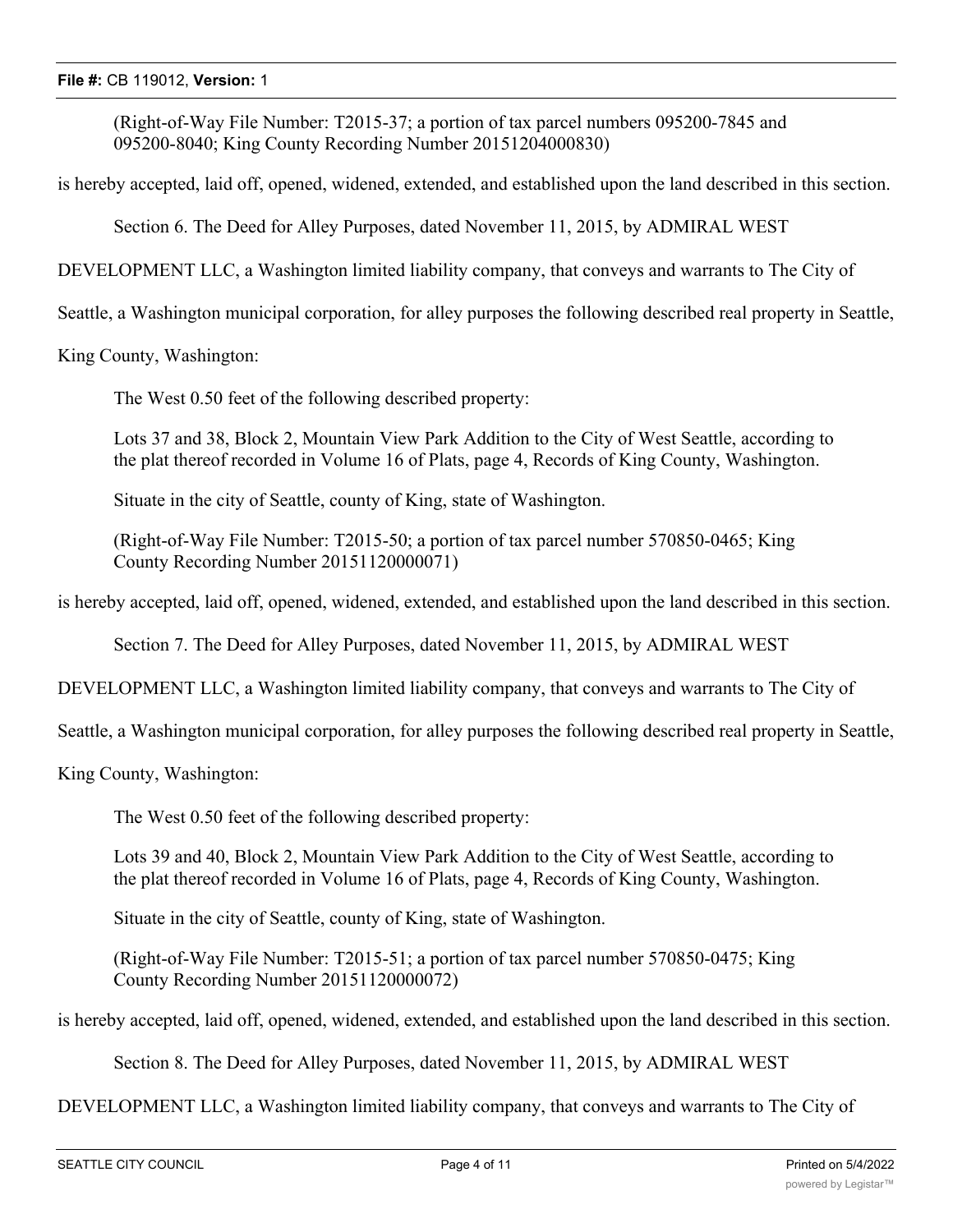Seattle, a Washington municipal corporation, for alley purposes the following described real property in Seattle,

King County, Washington:

The West 0.50 feet of the following described property:

Lots 41 and 42, Block 2, Mountain View Park Addition to the City of West Seattle, according to the plat thereof recorded in Volume 16 of Plats, page 4, Records of King County, Washington.

Situate in the city of Seattle, county of King, state of Washington.

(Right-of-Way File Number: T2015-52; a portion of tax parcel number 570850-0485; King County Recording Number 20151120000073)

is hereby accepted, laid off, opened, widened, extended, and established upon the land described in this section.

Section 9. The Deed for Alley Purposes, dated November 11, 2015, by ADMIRAL WEST

DEVELOPMENT LLC, a Washington limited liability company, that conveys and warrants to The City of

Seattle, a Washington municipal corporation, for alley purposes the following described real property in Seattle,

King County, Washington:

The West 0.50 feet of the following described property:

Lots 43, Block 2, Mountain View Park Addition to the City of West Seattle, according to the plat thereof recorded in Volume 16 of Plats, page 4, Records of King County, Washington.

Situate in the city of Seattle, county of King, state of Washington.

(Right-of-Way File Number: T2015-53; a portion of tax parcel number 570850-0485; King County Recording Number 20151120000074)

Section 10. The Deed for Alley Purposes, dated November 6, 2015, by LR ISABELLA LLC, a

Washington limited liability company, that conveys and warrants to The City of Seattle, a Washington

municipal corporation, for alley purposes the following described real property in Seattle, King County,

Washington:

The South 1.00 foot of the following described property:

Lots 275 and 276, Block 15, Columbia, according to the plat thereof recorded in Volume 7 of Plats, page 97, in King County, Washington;

Together with the South 1.00 foot of the East half of vacated alley adjoining the South 62 feet of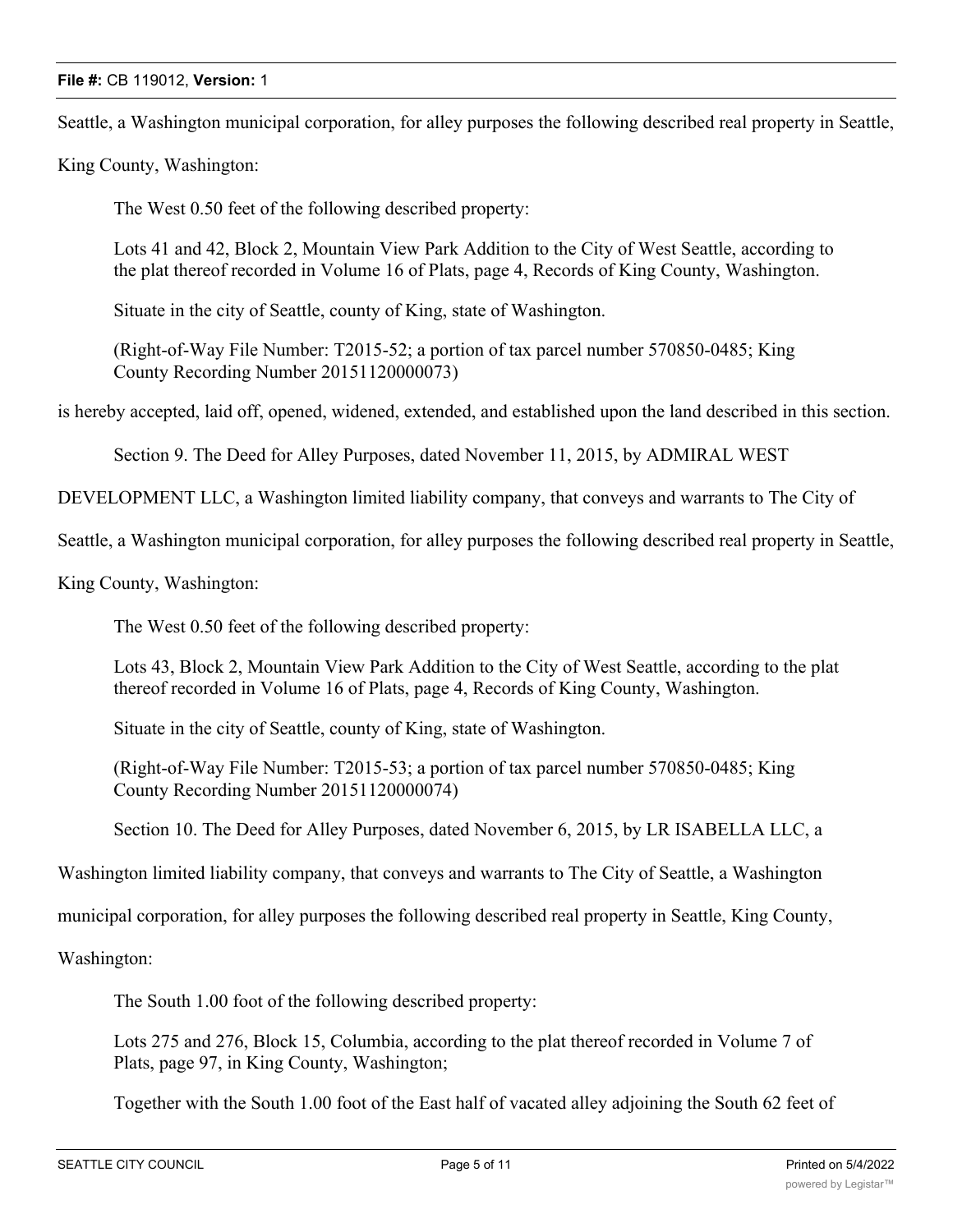said Lot 276 on the West.

Situate in the city of Seattle, county of King, state of Washington.

(Right-of-Way File Number: T2015-54; a portion of tax parcel numbers 170290-1601 and 170290-1605; King County Recording Number 20151112001088)

is hereby accepted, laid off, opened, widened, extended, and established upon the land described in this section.

Section 11. The Deed for Alley Purposes, dated November 17, 2015, by NASH - HOLLAND 970

DENNY INVESTORS, LLC, a Delaware limited liability company, that conveys and warrants to The City of

Seattle, a Washington municipal corporation, for alley purposes the following described real property in Seattle,

King County, Washington:

The West 2.00 feet of the following described property:

Lots 3, 4, 5, and 6, Block 98, D. T. Denny's  $5<sup>th</sup>$  Addition to North Seattle (also showing of record as D. T. Denny's Fifth Addition to the City of Seattle), according to the plat thereof, recorded in Volume 1 of Plats, page 202, in King County, Washington.

Situate in the city of Seattle, King County, Washington.

(Right-of-Way File Number: T2015-56; a portion of tax parcel numbers 198620-0310 and 198620-0320; King County Recording Number 20151123001003)

is hereby accepted, laid off, opened, widened, extended, and established upon the land described in this section.

Section 12. The Deed for Alley Purposes, dated January 4, 2016, by PHONG LE, a single man as his

sole and separate estate, that conveys and warrants to The City of Seattle, a Washington municipal corporation,

for alley purposes the following described real property in Seattle, King County, Washington:

The Southwest 2.00 feet of the following described property:

The Southwesterly half of Lots 1 and 2, Block 9, The Byron Addition to the City of Seattle, according to the plat thereof recorded in Volume 6 of Plats, page 87, Records of King County, Washington.

Situate in the city of Seattle, county of King, state of Washington.

(Right-of-Way File Number: T2015-59; a portion of tax parcel number 128230-0750; King County Recording Number 20160105000019)

is hereby accepted, laid off, opened, widened, extended, and established upon the land described in this section.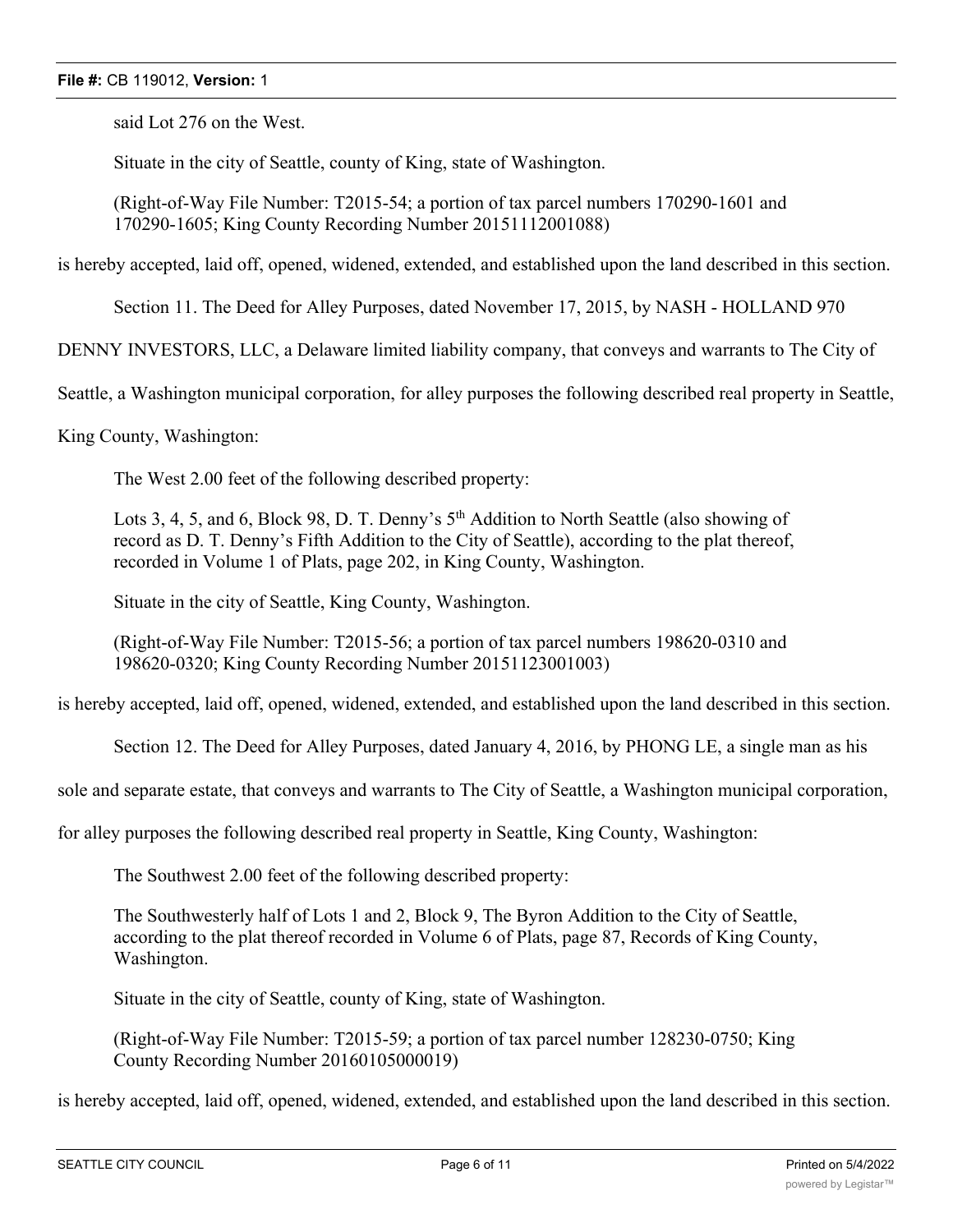Section 13. The Deed for Alley Purposes, dated January 7, 2016, by DWELL DEVELOPMENT LLC, a

Washington limited liability company, that conveys and warrants to The City of Seattle, a Washington

municipal corporation, for alley purposes the following described real property in Seattle, King County,

Washington:

The West 2.00 feet of the following described property:

Lot 8, Block 3, Columbia Terrace, according to the plat thereof recorded in Volume 10 of Plats, page 48, Records of King County, Washington.

Situate in the city of Seattle, King County, state of Washington.

(Right-of-Way File Number: T2015-67; a portion of tax parcel number 170990-0050; King County Recording Number 20160107000458)

is hereby accepted, laid off, opened, widened, extended, and established upon the land described in this section.

Section 14. The Deed for Street Purposes, dated November 19, 2015, and the Correction Deed for Street

Purposes, dated December 23, 2015, by SAGE HOMES NORTHWEST, LLC, a Washington limited liability

company, that conveys and warrants to The City of Seattle, a Washington municipal corporation, for street

purposes the following described real property in Seattle, King County, Washington:

The West 6.00 feet of Lots 20, 21, 22, 23, and 24, Block 2, Overland Park, according to the plat thereof recorded in Volume 26 of Plats, page 44, Records of King County, Washington.

Situate in the city of Seattle, county of King, state of Washington.

(Right-of-Way File Number: T2015-72; a portion of tax parcel numbers 645030-0355; King County Recording Number 20151120000350 and 20160107000456)

is hereby accepted, laid off, opened, widened, extended, and established upon the land described in this section.

Section 15. The Deed for Alley Purposes, dated December 8, 2015, by ISOLA REAL ESTATE VI, LLC,

a Washington limited liability company, that conveys and warrants to The City of Seattle, a Washington

municipal corporation, for alley purposes the following described real property in Seattle, King County,

Washington:

The West 2.00 feet of the following described property:

The North 18 feet of the South 40 feet of Lot 11, Block 38, Addition to the City of Seattle, as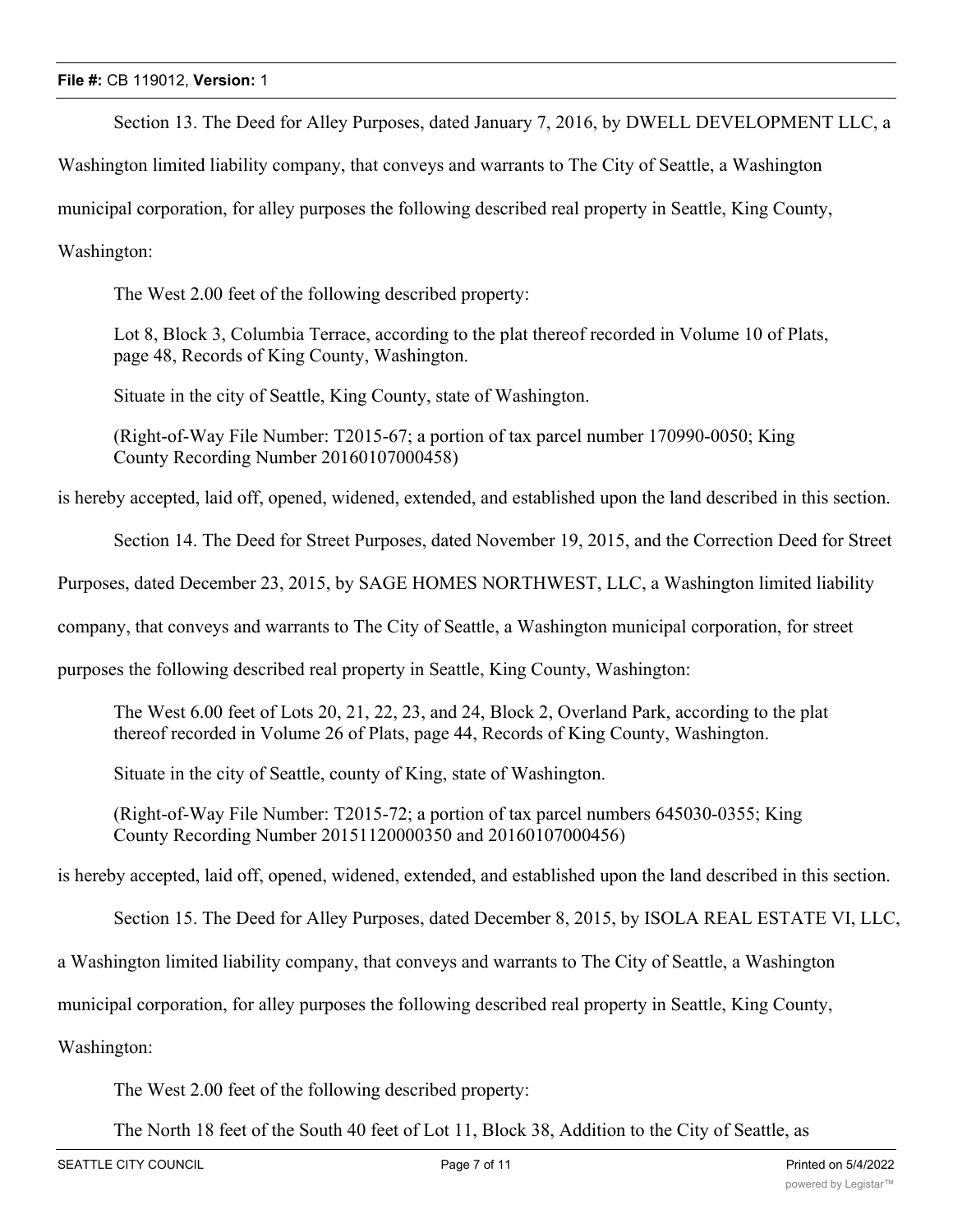laid off by D. T. Denny, Guardian of the Estate of J. H. Nagle (Commonly known as Nagle's Addition to the City of Seattle), according to the plat thereof recorded in Volume 1 of Plats, page 153, Records of King County, Washington;

Except the East 70 feet thereof;

And except, the West 8 feet thereof conveyed to the City of Seattle for alley by deed recorded under Auditor's File No. 179537, and accepted under City of Seattle Ordinance 5236.

Situate in the city of Seattle, county of King, state of Washington.

(Right-of-Way File Number: T2015-77; a portion of tax parcel number 600300-1481; King County Recording Number 20151221000002)

is hereby accepted, laid off, opened, widened, extended, and established upon the land described in this section.

Section 16. The Deed for Alley Purposes, dated December 22, 2015, by YIS CAPITAL HOLDING,

LLC, a Washington limited liability company, that conveys and warrants to The City of Seattle, a Washington

municipal corporation, for alley purposes the following described real property in Seattle, King County,

Washington:

The West 2.00 feet of Lot 7, Block 103, David T. Denny's First Addition to North Seattle, according to the plat thereof recorded in Volume 1 of Plats, page 79, Records of King County, Washington.

Situate in the city of Seattle, county of King, state of Washington.

(Right-of-Way File Number: T2015-79; a portion of tax parcel number 198320-0355; King County Recording Number 20160113001006)

is hereby accepted, laid off, opened, widened, extended, and established upon the land described in this section.

Section 17. The Deed for Alley Purposes, dated December 22, 2015, by MRN HOMES, LLC, a

Washington limited liability company, that conveys and warrants to The City of Seattle, a Washington

municipal corporation, for alley purposes the following described real property in Seattle, King County,

Washington:

The East 2.00 feet of the following described property:

The East 64.43 feet of Lot 10, Block 7, Francies R. Day's LaGrande, according to the plat thereof recorded in Volume 3 of Plats, page 155, Records of King County, Washington;

Also known as Parcel B, City of Seattle Short Subdivision No. 3020290, under King County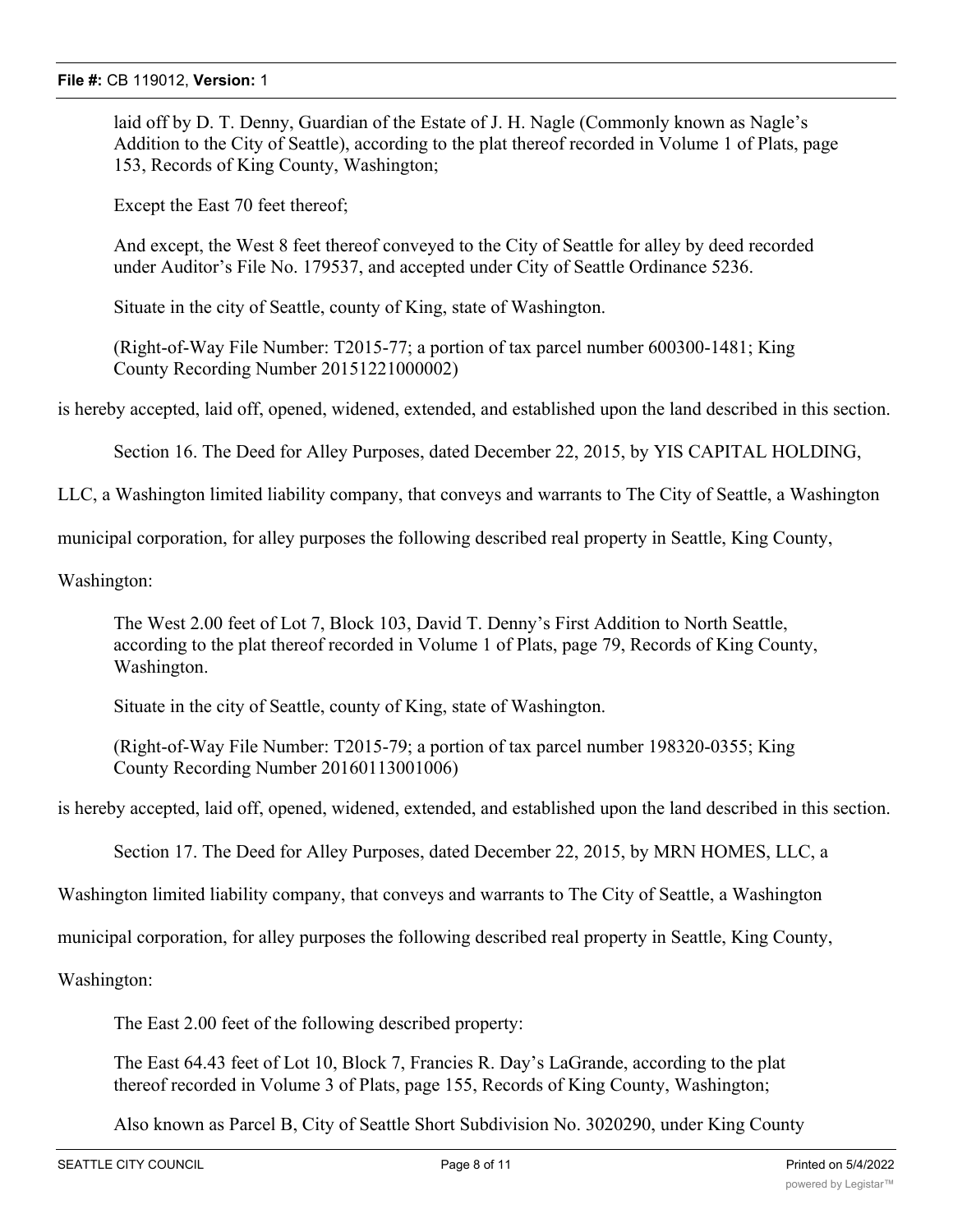Recording No. 20151028900005.

Situate in the city of Seattle, county of King, state of Washington.

(Right-of-Way File Number: T2015-81; a portion of tax parcel number 193130-0816; King County Recording Number 20151223001158)

is hereby accepted, laid off, opened, widened, extended, and established upon the land described in this section.

Section 18. The Deed for Alley Purposes, dated December 17, 2015, by SOUTH LAKE UNION

HOTEL, LLC, a Delaware limited liability company, that conveys and warrants to The City of Seattle, a

Washington municipal corporation, for alley purposes the following described real property in Seattle, King

County, Washington:

The East 2 feet of Lot 7 & 8, Block 101, D. T. Denny's 5<sup>th</sup> Addition to North Seattle according to the plat thereof recorded in Volume 1 of Plats, page 202, Records of King County, Washington,

The above described 2.00 foot strip has upper and lower limits, defined by two inclined planes running between the South line of Lot 7 and the North line of Lot 8, said inclined planes are 4.00 feet below and 26 feet above the existing finish grade surface, said planes being more specifically described as follows:

Beginning at the Southeast corner of Lot 7 at an upper elevation of 104.3 and a lower elevation of 74.3;

Thence Northerly along the Easterly line of Lots 7 and 8 the following distances:

15.00 feet to a point having an upper elevation of 104.2 feet and a lower elevation of 74.2 feet;

44.97 feet to a point having an upper elevation of 98.0 feet and a lower elevation of 68.0 feet;

37.25 feet to a point having an upper elevation of 94.9 feet and a lower elevation of 64.9 feet;

22.72 to the Northeast corner of Lot 8 and a point having an upper elevation of 94.2 feet and a lower elevation of 64.2 feet.

Said elevations herein described are expressed in terms of North American Vertical Datum 1988 (NAVD88) and are based on City of Seattle Benchmark Number 36580102, elevation 54.26. Said benchmark is the top of a 2" brass disk stamped "City of Seattle Survey 36580102" in the sidewalk in the Northeast quadrant of the intersection of Westlake Avenue and Thomas Street (1.0 feet Southeast of the Southeast building corner at 307 Westlake Avenue.)

The strip contains 240 square feet plus or minus.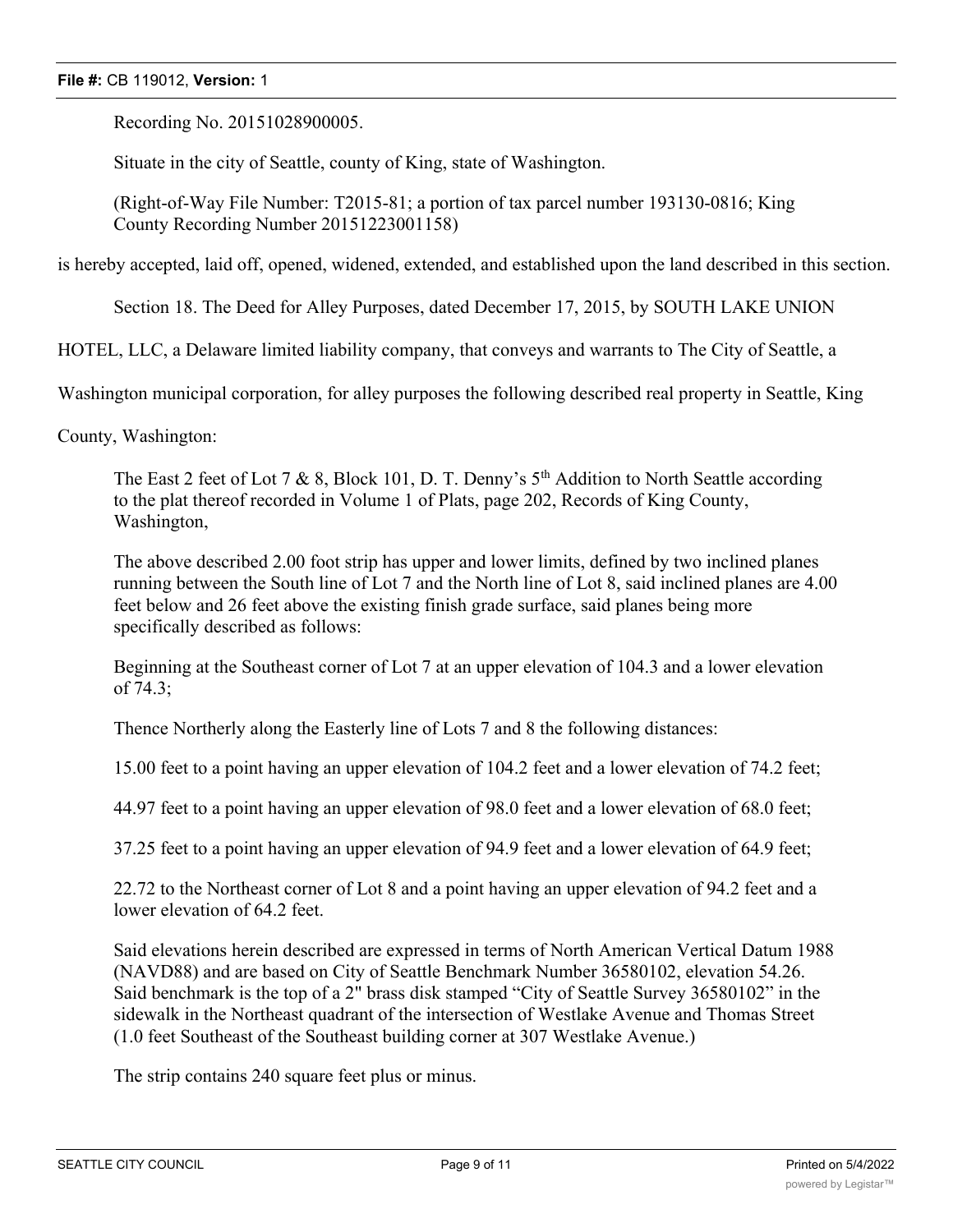Situate in the city of Seattle, county of King, state of Washington.

(Right-of-Way File Number: T2015-83; a portion of tax parcel number 198620-0440; King County Recording Number 20160115000880)

is hereby accepted, laid off, opened, widened, extended, and established upon the land described in this section.

Section 19. The Deed for Alley Purposes, dated January 19, 2016, by LIV ROOSEVELT, LLC, a

Washington limited liability company, that conveys and warrants to The City of Seattle, a Washington

municipal corporation, for alley purposes the following described real property in Seattle, King County,

Washington:

The Easterly 2.00 feet of the following described property:

Lot 14, Block 1, Weedin's Division of Green Lake Addition to Seattle, according to the Plat thereof recorded in Volume 5 of Plats, page 27, Records of King County, Washington.

Situate in the city of Seattle, King County, Washington.

(Right-of-Way File Number: T2015-93A; a portion of tax parcel number 922140-0105; King County Recording Number 20160120000084)

is hereby accepted, laid off, opened, widened, extended, and established upon the land described in this section.

Section 20. The Deed for Street Purposes, dated January 11, 2016, by

ISOLA REAL ESTATE V, L.L.C., a Washington limited liability company, that conveys and warrants to

The City of Seattle, a Washington municipal corporation, for street purposes the following described real

property in Seattle, King County, Washington:

The North 0.50 feet and the East 6.00 feet of the following described property:

The North 103 feet to the East half of Lot 5, Block 1, Osner's Suburban Homes, according to the plat thereof recorded in Volume 9 of Plats, page 92, Records of King County, Washington.

Situate in the city of Seattle, county of King, state of Washington.

(Right-of-Way File Number: T2015-98; a portion of tax parcel numbers 643150-0046 and 643150-0047; King County Recording Number 20160119000399)

is hereby accepted, laid off, opened, widened, extended, and established upon the land described in this section.

Section 21. The real properties conveyed by the deeds described above are placed under the jurisdiction